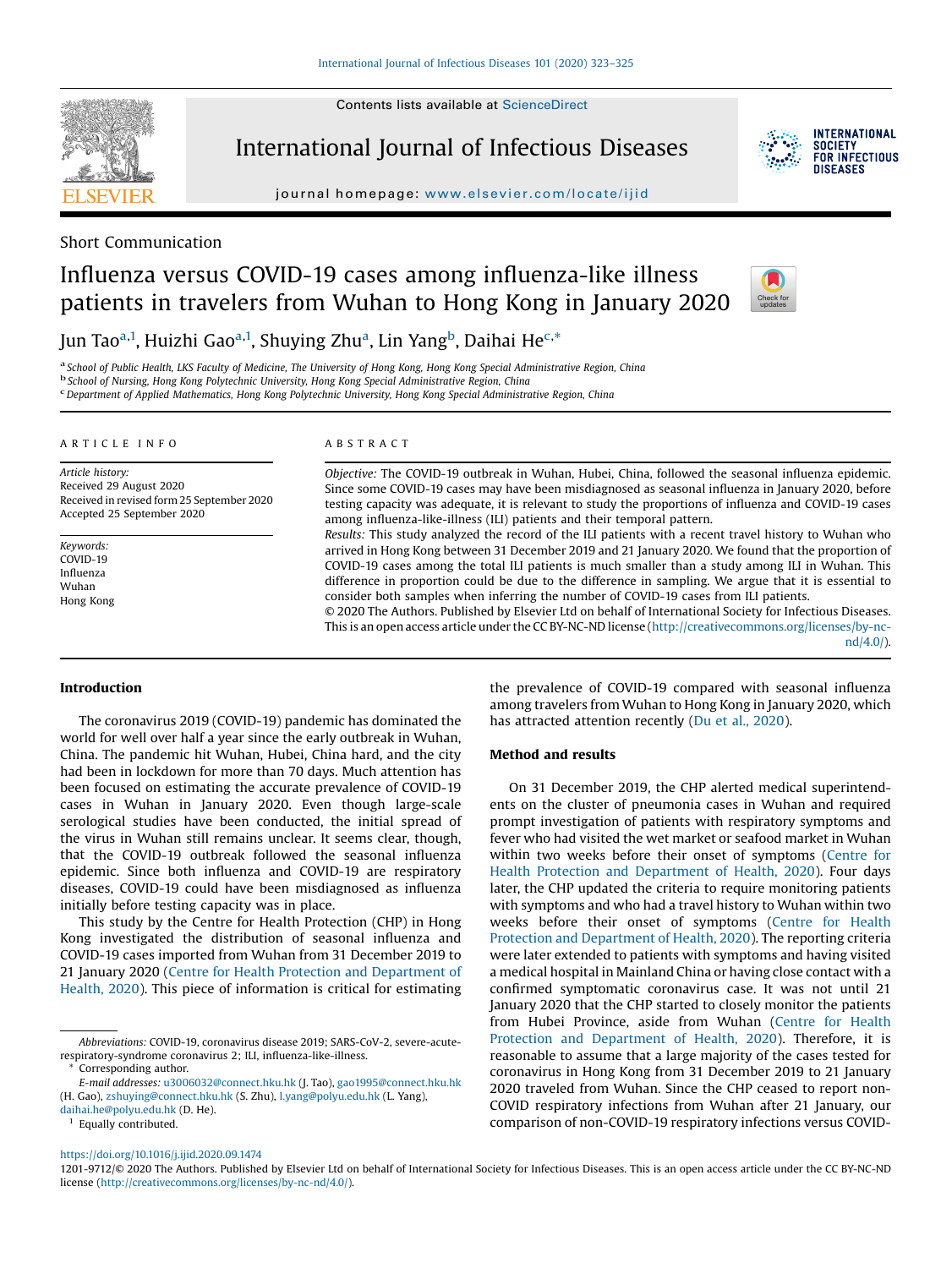#### Table 1

The comparison of seasonal influenza and COVID-19 positive rates from two studies.

|                          | The current study               | Kong et al                |
|--------------------------|---------------------------------|---------------------------|
| Location                 | Hong Kong (imported from Wuhan) | Wuhan                     |
| Sample                   | ILI patients                    | ILI patients              |
| Time                     | 31/12/2019-21/01/2020           | First three weeks in 2020 |
| Sample size              | 117                             | 120                       |
| Influenza virus positive | 36.8%                           | 43.3%                     |
| SARS-CoV-2 positive      | 0.9%                            | 7.5%                      |

19 among influenza-like-illness (ILI) patients focused on the cases prior to that date. Starting from 23 January 2020, Wuhan underwent an unprecedented 76-day lockdown leading to an extremely low mobility of the population [\(CNN,](#page-2-0) 2020). Reverse transcription-polymerase chain reaction (RT-PCR) testing was applied to detect influenza virus versus coronavirus (including Coronavirus 229E, coronavirus HKU1, and SARS-CoV-2, which causes COVID-19) in the samples of all suspected cases imported from Wuhan to Hong Kong. Besides influenza virus and coronavirus, other respiratory viruses (including human rhinovirus/ enterovirus, Adenovirus, coronavirus OC43, parainfluenza virus, respiratory syncytial virus) were also tested and reported. This showed a tremendous effort to screen for COVID-19. This study relied on the accuracy of the official data from the Hong Kong Center for Health Protection.

Among all 117 symptomatic cases imported from Wuhan to Hong Kong between 31 December 2019 to 21 January 2020, 43 tested negative, and one tested positive for novel coronavirus (data are provided in the supplementary table). The comparison of influenza virus (A/B) and SARS-CoV-2 positive rates between the current study and Kong et al. is shown in Table 1. The proportion of novel coronavirus took up 0.9% of the total cases, and seasonal influenza (A/B) took up 36.8% of the total cases. Figure 1 presents the positive rates of seasonal influenza virus and SARS-CoV-2 among travelers from Wuhan from 31 December 2019 to 21 January 2020.

The descriptive analysis might reflect the distribution of seasonal influenza and COVID-19 cases in Wuhan at that early stage of the outbreak. The Hong Kong surveillance data should be accurate, considering the reporting system. The number of people reporting ILI during the winter was significantly higher than that of the previous year, suggesting the necessity to distinguish seasonal influenza from the COVID-19 outbreak ([Kong](#page-2-0) et al., 2020). According to a study that retrospectively investigated the presence of SARS-CoV-2 among patients with ILI in Wuhan in the first three weeks of January 2020, 52 cases tested positive for seasonal influenza, and nine cases were tested positive for SARS-CoV-2 by RT-PCR [\(Kong](#page-2-0) et al., 2020). In our study, 43 influenza cases and one COVID-19 case were imported from Wuhan to Hong Kong from 31 December 2019 to 21 January 2020. The proportion of COVID-19 versus seasonal influenza cases was higher in Kong et al. compared with our study [\(Kong](#page-2-0) et al., 2020), which suggested that the travelers from Wuhan to Hong Kong were less likely to carry SARS-CoV-2 compared with the local Wuhan residents in the early outbreak of COVID-19. The detection of the SARS-CoV-2 positive rate among travelers with ILI from Wuhan to Hong Kong provides critical evidence for retrospective estimation of the scale of the early COVID-19 outbreak versus the winter peak of influenza in Wuhan.

Note that travelers from Wuhan to Hong Kong in the early January 2020 may not be representative of the overall residents in Wuhan because it might be possible that travelers from Wuhan to Hong Kong were of relatively high social-economic status and less likely to be epidemiologically linked with the wet and seafood markets. However, the ratio of COVID-19 versus influenza cases



Figure 1. The positive rate of influenza A, influenza B, and COVID-19 since the detection from 31 December 2019 to 21 January 2020 in Hong Kong.

among ILI in this study should be taken as seriously as that of Kong et al., since the sample sizes of both studies are comparable. Notably, it was not until 21 January 2020 that the testing of travelers to Hong Kong reported the first imported COVID-19 case. Studies with a high rate of COVID-19 cases (e.g., Kong et al.) might have attracted more attention. It is essential to pay equal attention to studies with "negative" findings or low rates. Only in this way can we get an unbiased estimate of COVID-19 prevalence in Wuhan in early January 2020.

The analysis of COVID-19 importing risk from Wuhan to Hong Kong could suggest developing appropriate travel restrictions and quarantining the suspected cases to mitigate the impact of the pandemic globally [\(Chinazzi](#page-2-0) et al., 2020).

#### Limitations

The SARS-CoV-2 RNA reference sequence was only available on 10 January 2020; it is unclear how COVID-19 cases were confirmed before that. This study relied on the accuracy of official data from the Hong Kong Center for Health Protection. This study's sample size is small, but it is comparable to Kong et al. As we argued, this study and the dataset should be taken seriously to gain an unbiased estimate of the influenza and COVID-19 ratio in January 2020 in Wuhan, China.

#### Ethics approval and consent to participate

Ethical approval or individual consent was not applicable.

#### Availability of data and materials

All data and materials used in this work were publicly available.

#### Consent for publication

Not applicable.